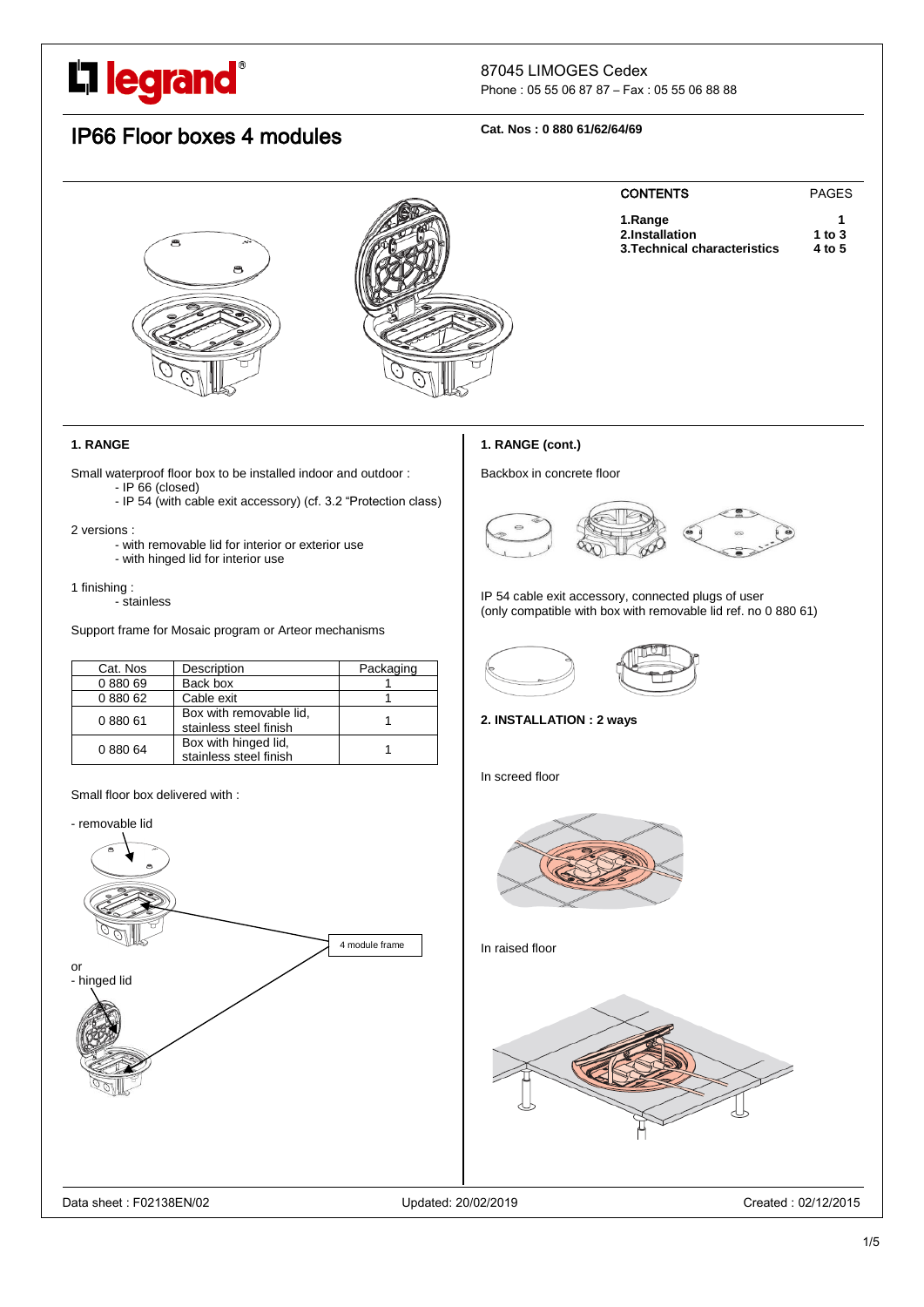### IP66 Floor boxes 4 modules

### **2. INSTALLATION**

2.1 In screed (with backbox no 0 880 69)

- min concrete thickness = 65 mm

The back box can be use in concrete with pipes diameter 16,20 and 25 mm.

The backbox is provided with a protection cover

(1) Is it mandatory to close the backbox with the protection (A) when the concrete is poured (B) to avoid concrete to enter in the backbox



(2) Before installation of the back box, broke the protection cover (A) , and remove the last plastic parts (B)



(3) Drill the back of the floor box at 20mm  $(A)$  and add the cable protection  $(B)$ 



4) Place the cable in the cable protection



Data sheet : F02138EN/02 Updated: 20/02/2019 Created : 02/12/2015

### **2. INSTALLATION (cont.)**

- 2.1 In screed floor
- (5) On a dry finished floor (equipped with its possible floor covering)

Place the floorbox in the backbox.

Had a silicon seal between the box and the floor

Screw the claws (B)

final floor covering (ex. tiling)



(6) Connect the mechanism with the cable. Don't forget the earth link.





8) Right socket are not compatible with hinged lid



2/5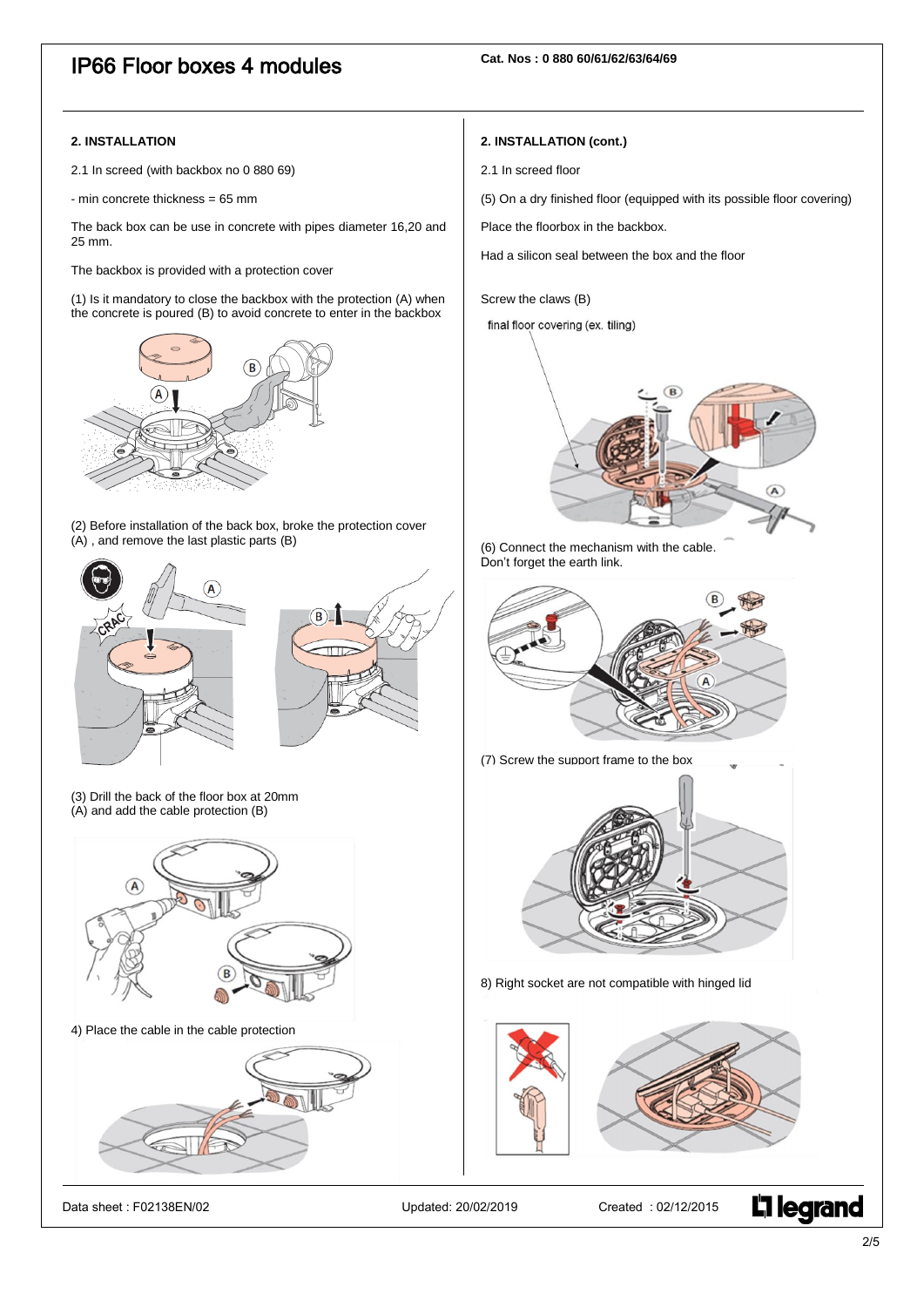### IP66 Floor boxes 4 modules

### **2. INSTALLATION (cont.)**

#### 2.2 In raised

(1) Cut the raised floor at the following dimension :



(2) Drill the back of the box at the right diameter according the cable gland (max Ø 20 mm). The cable gland had to be well adapted to the cable. Introduce the cables in the cable gland.



(3) Install the box in the raised floor. Screw the claws



(4) Connect the mechanism with the cable. Don't forget the earth link



### Data sheet : F02138EN/02 Updated: 20/02/2019 Created : 02/12/2015



### **2. INSTALLATION (cont.)**

- 2.2 In raised
- (5) Screw the support frame to the box



(6) Right socket are not compatible with hinged lid



2.3 In raised and in screed

IP 54 with plug connected using cable outlet accessory cat. No 0 880 62 only on small floor boxes cat. No 0 880 61

Protects users plugs against water splash (cf. 3.2 "Protection class)

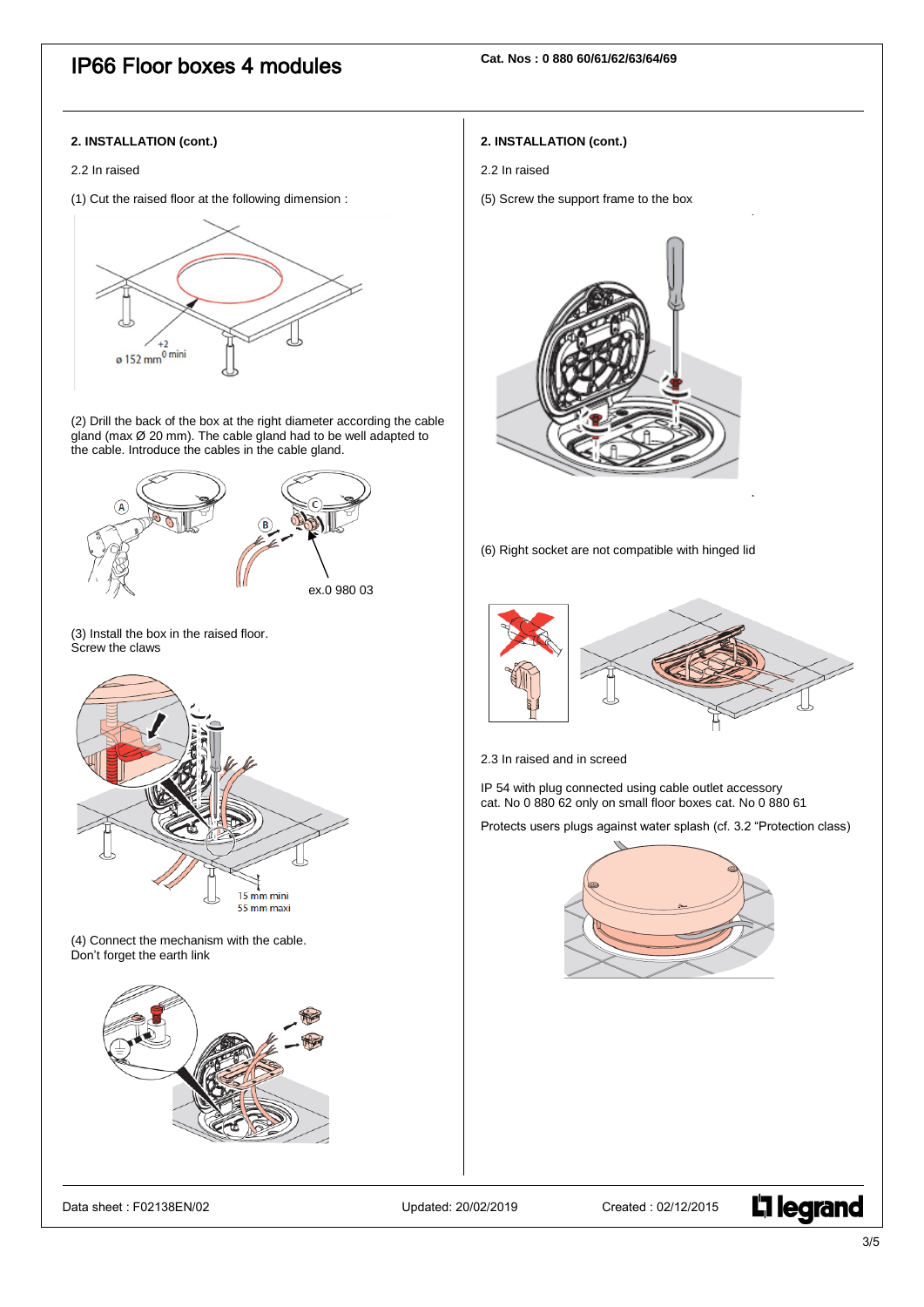

 $4/5$